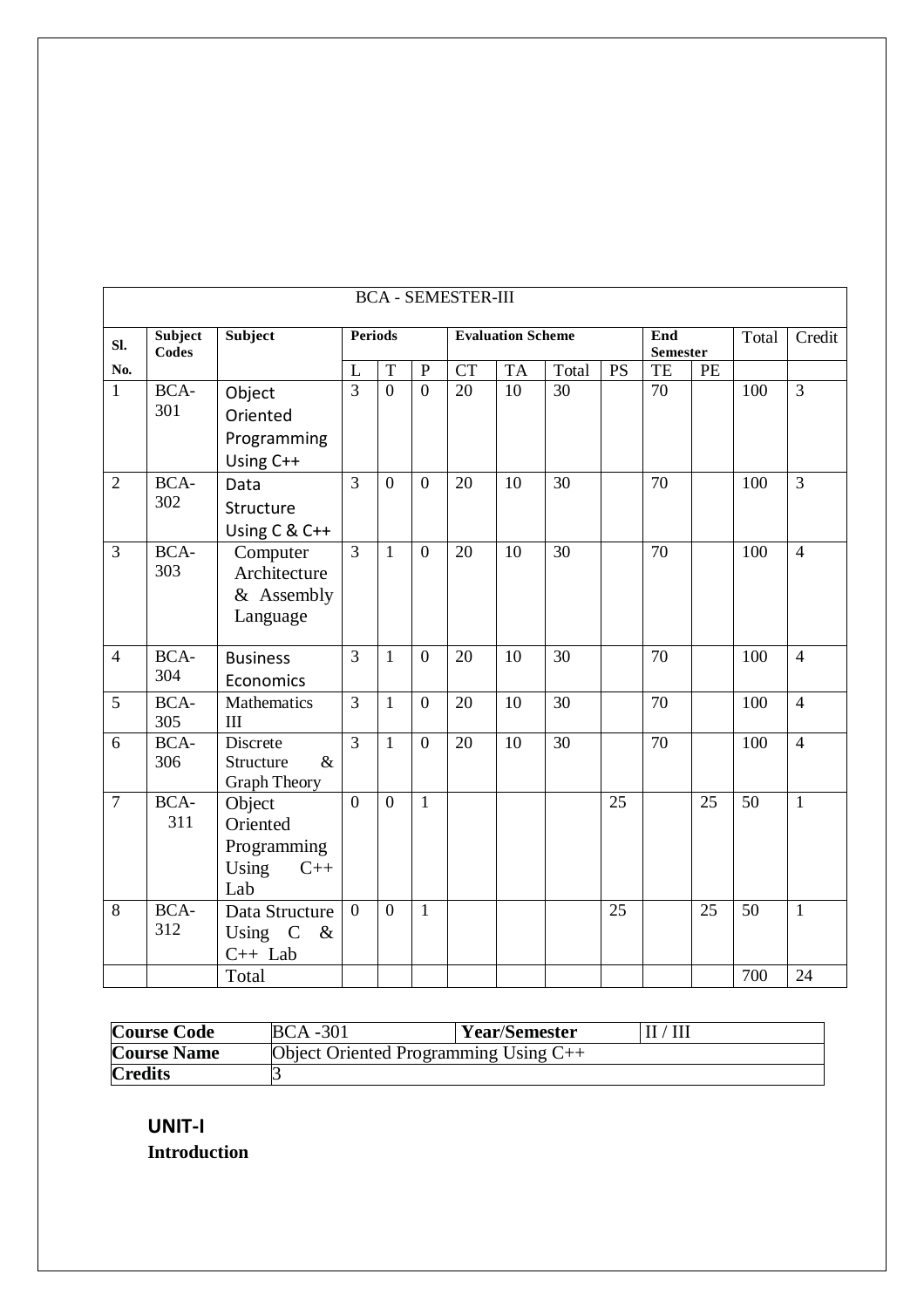Introducing Object – Oriented Approach, Relating to other paradigms {Functional, Data decomposition}.

## **Basic terms and ideas**

Abstraction, Encapsulation, Inheritance, Polymorphism, Review of C, Difference between C and C++ - cin, cout, new, delete, operators.

# **UNIT-II**

# **Classes and Objects**

Encapsulation, information hiding, abstract data types, Object  $\&$  classes, attributes, methods, C++ class declaration, State idendity and behaviour of an object, Constructors and destructors, instantiation of objects, Default parameter value, object types, C++ garbage collection, dynamic memory allocation, Metaclass / abstract classes.

# **UNIT-III**

## **Inheritance and Polymorphism**

Inheritance, Class hierarchy, derivation – public, private & protected, Aggregation, composition vs classification hierarchies, Polymorphism, Categorization of polymorphism techniques, Method polymorphism, Polymorphism by parameter, Operator overloading, Parameteric Polymorphism

# **UNIT-IV**

# **Generic function**

Template function, function name overloading, overriding inheritance methods, Run time polymorphism, Multiple Inheritance.

# **UNIT-V**

# **Files and Exception Handling**

Streams and files, Namespaces, Exception handling, Generic Classes

# **Referential Books:**

- 1. A.R.Venugopal, Rajkumar, T. Ravishanker "Mastering C++", TMH, 1997**.**
- 2. S.B.Lippman & J.Lajoie, " C++ Primer", 3<sup>rd</sup> Edition, Addison Wesley, 2000.The C programming Lang., Person Ecl – Dennis Ritchie
- 3. R.Lafore,"Object Oriented Programming using C++",Galgotia Publications, 2004
- 4. D.Parasons, "Object Oriented Programming using C++", BPB Publication.

| <b>Course Code</b> | <b>BCA-302</b>               | <b>Year/Semester</b> | $^{\prime}$ III |  |  |
|--------------------|------------------------------|----------------------|-----------------|--|--|
| <b>Course Name</b> | Data Structure Using C & C++ |                      |                 |  |  |
| <b>Credits</b>     |                              |                      |                 |  |  |

### **UNIT-I**

**Introduction to Data Structure and its Characteristics Array**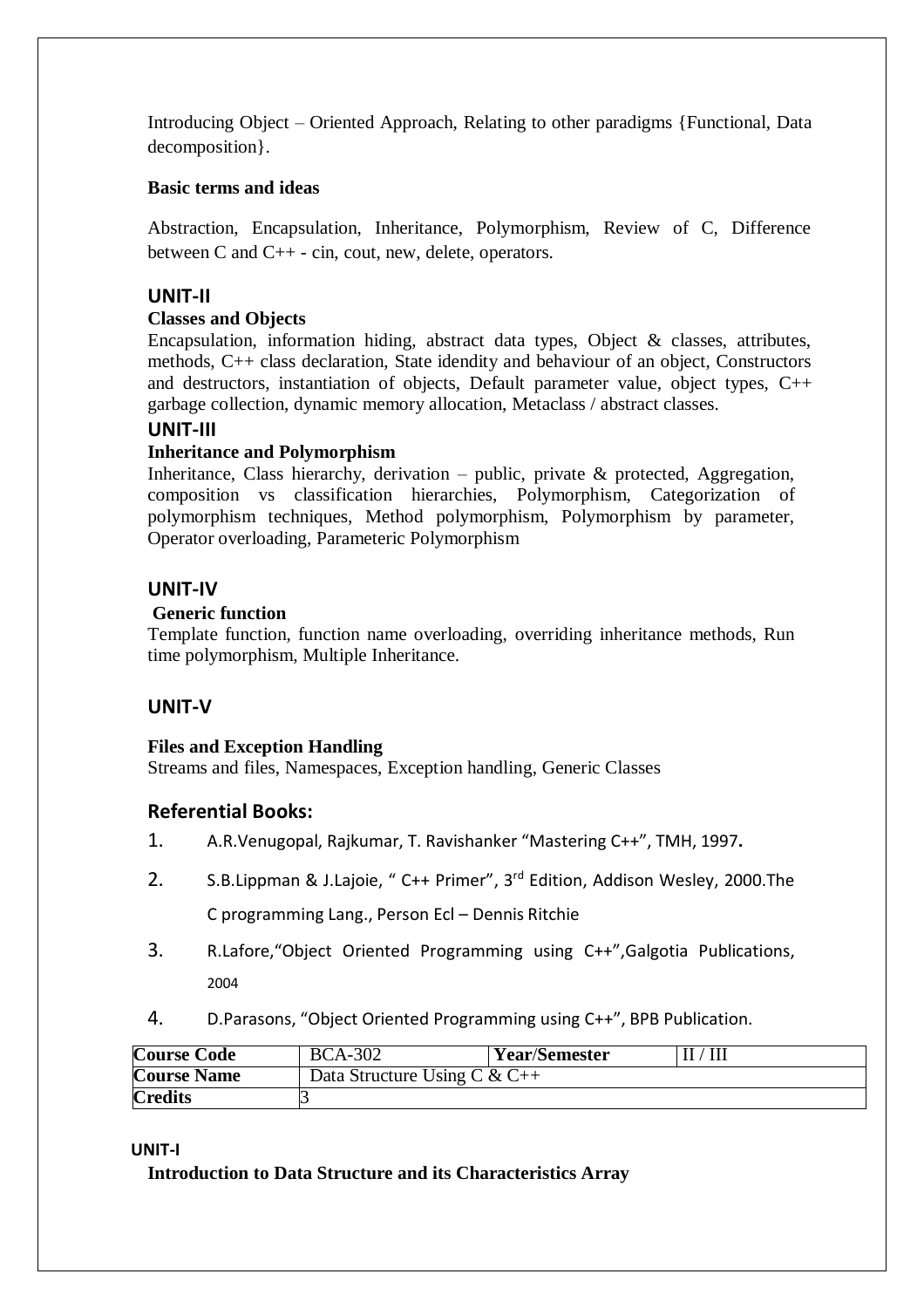Representation of single and multidimensional arrays; Sprase arrays – lower and upper triangular matrices and Tridiagonal matrices with Vector Representation also.

#### **UNIT-II**

#### **Stacks and Queues**

Introduction and primitive operations on stack; Stack application; Infix, postfix, prefix expressions; Evaluation of postfix expression; Conversion between prefix, infix and postfix, introduction and primitive operation on queues, D- queues and priority queues.

#### **UNIT-III**

#### **Lists**

Introduction to linked lists; Sequential and linked lists, operations such as traversal, insertion, deletion searching, Two way lists and Use of headers

#### **UNIT-IV**

#### **Trees**

Introduction and terminology; Traversal of binary trees; Recursive algorithms for tree operations such as traversal, insertion, deletion; Binary Search Tree

#### **UNIT-V**

#### **B-Trees**

Introduction, The invention of B-Tree; Statement of the problem; Indexing with binary search trees; a better approach to tree indexes; B-Trees; working up from the bottom; Example for creating a B-Tree.

#### **UNIT-VI**

#### **Sorting and searching**

Sorting Techniques; Insertion sort, selection sort, merge sort, heap sort, searching Techniques: linear search, binary search and hashing.

# **Referential Books:**

- 1. E.Horowiz and S.Sahani, " Fundamentals of Data structures", Galgotia Book source Pvt. Ltd., 2003
- 2. R.S.Salaria, " Data Structures & Algorithms" , Khanna Book Publishing Co. (P) Ltd..,2002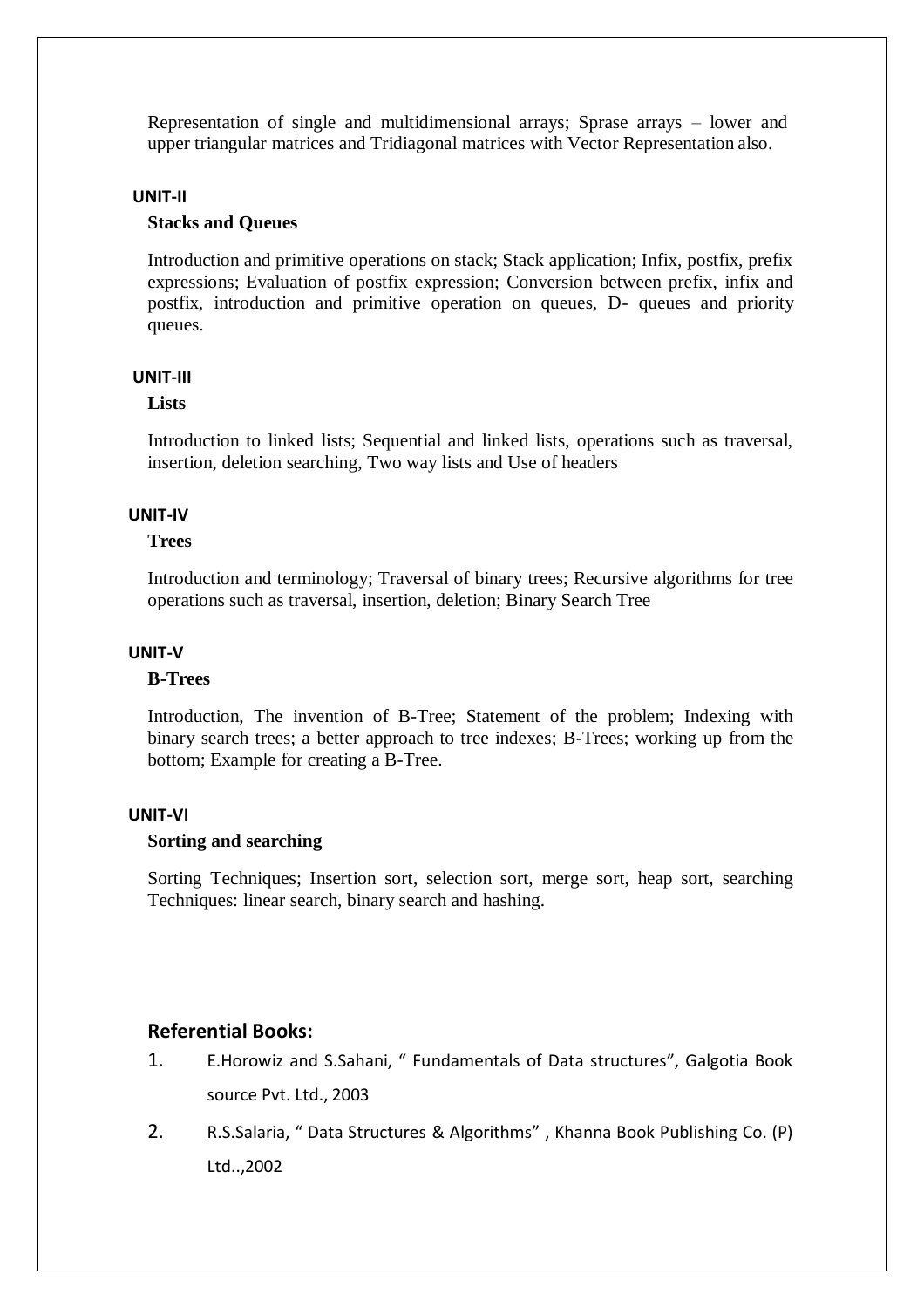3. Y.Langsam et. Al., " Data Structures using C and C++" , PHI, 1999

| <b>Course Code</b> | <b>BCA-303</b>                            | <b>Year/Semester</b> | $\rm II/III$ |  |  |
|--------------------|-------------------------------------------|----------------------|--------------|--|--|
| <b>Course Name</b> | Computer Architecture & Assembly Language |                      |              |  |  |
| <b>Credits</b>     |                                           |                      |              |  |  |

### **UNIT-I**

# **Basic computer Architecture**

Basic computer organization and design, Instructions and instruction codes, Timing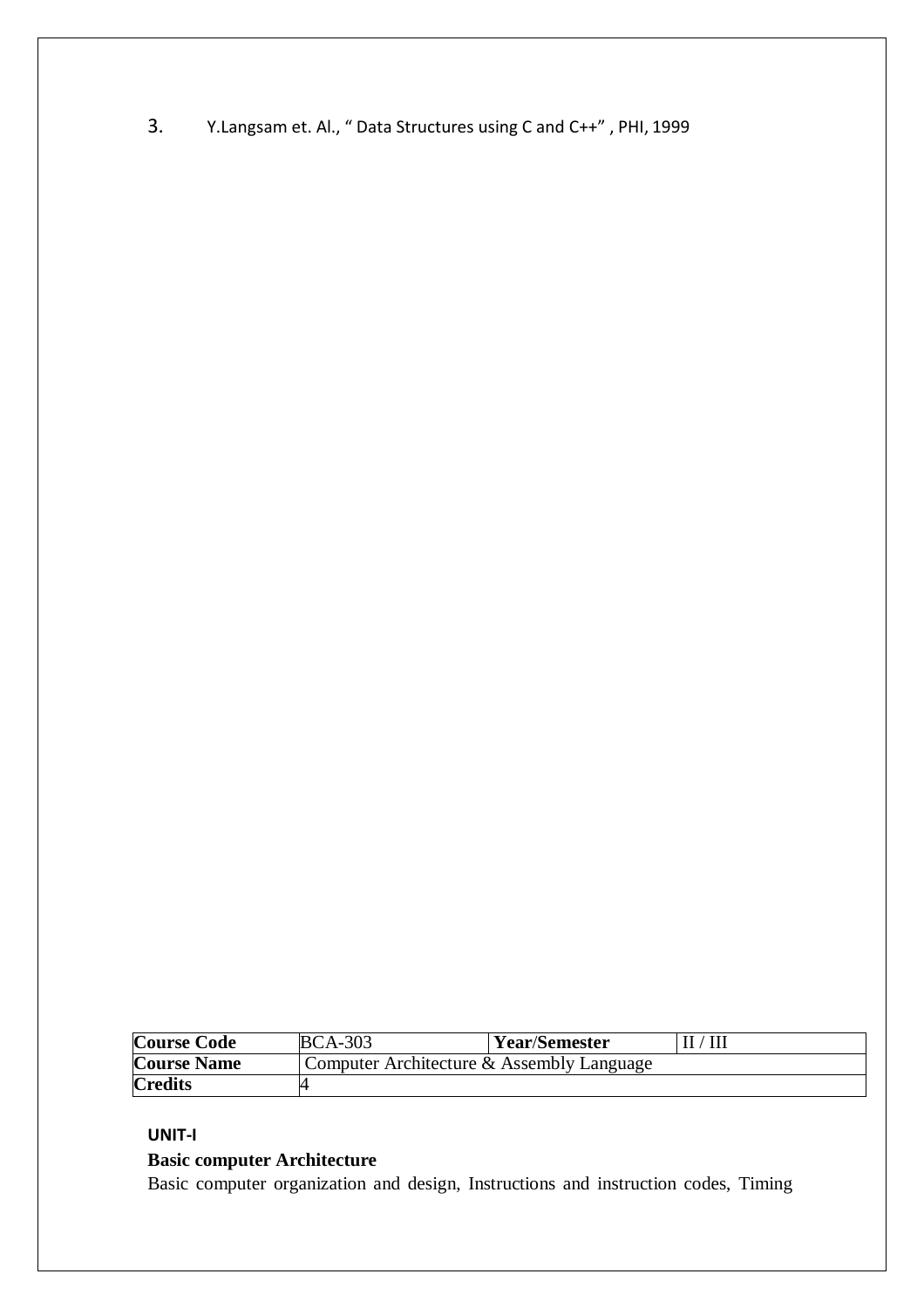and control/ instruction cycle, Register/ Types of register/ general purpose & special purpose registers/ index registers, Register transfer and micro operations/ register transfer instructions, Memory and memory function, Bus/ Data transfer instructions, Arithmetic logic micro-operations/ shift micro-operations, Input/ Output and interrupts, Memory reference instructions, Memory interfacing memory/ Cache memory.

## **UNIT-II**

## **Central Processing Unit**

General Register Organization/ stacks organizations instruction formats, addressing modes, Data transfer and manipulation. Program control reduced computer, pipeline/ RISC/ CISC pipeline vector processing/ array processing.

Arithmetic Algorithms: Integer multiplication using shift and add, Booth's algorithm, Integer division, Floating-point representations.

### **UNIT-III**

### **Computer Arithmetic**

Addition, subtraction and multiplication algorithms, divisor algorithms. Floating point, arithmetic operations, decimal arithmetic operations, and decimal arithmetic operations.

### **UNIT-IV**

## **Input – Output Organization**

Peripheral devices, Input/output interface, ALU Asynchronous Data transfer, mode of transfer, priority interrupts, Direct memory Address (DMA), Input/ Output processor (IOP), serial communication.

### **UNIT-V**

### **Evaluation of Microprocessor**

Overview of Intel 8085 to Intel Pentium processors Basic microprocessors, architecture and interface, internal architecture, external architecture memory and input/ output interface.

# **UNIT-VI**

Assembly language, Assembler, Assembly level instructions, macro, use of macros in I/C instructions, program loops, programming arithmetic and logic subroutines, Input-Output programming.

# **Referential Books:**

- 1. Leventhal, L.A, "Introduction to Microprocessors", Prentice Hall of India
- 2. Mathur, A.P., "Introduction to Microprocessors" , Tata McGraw Hill
- 3. Rao,P.V.S., "Prospective in Computer Architechture" , Prentice Hall of India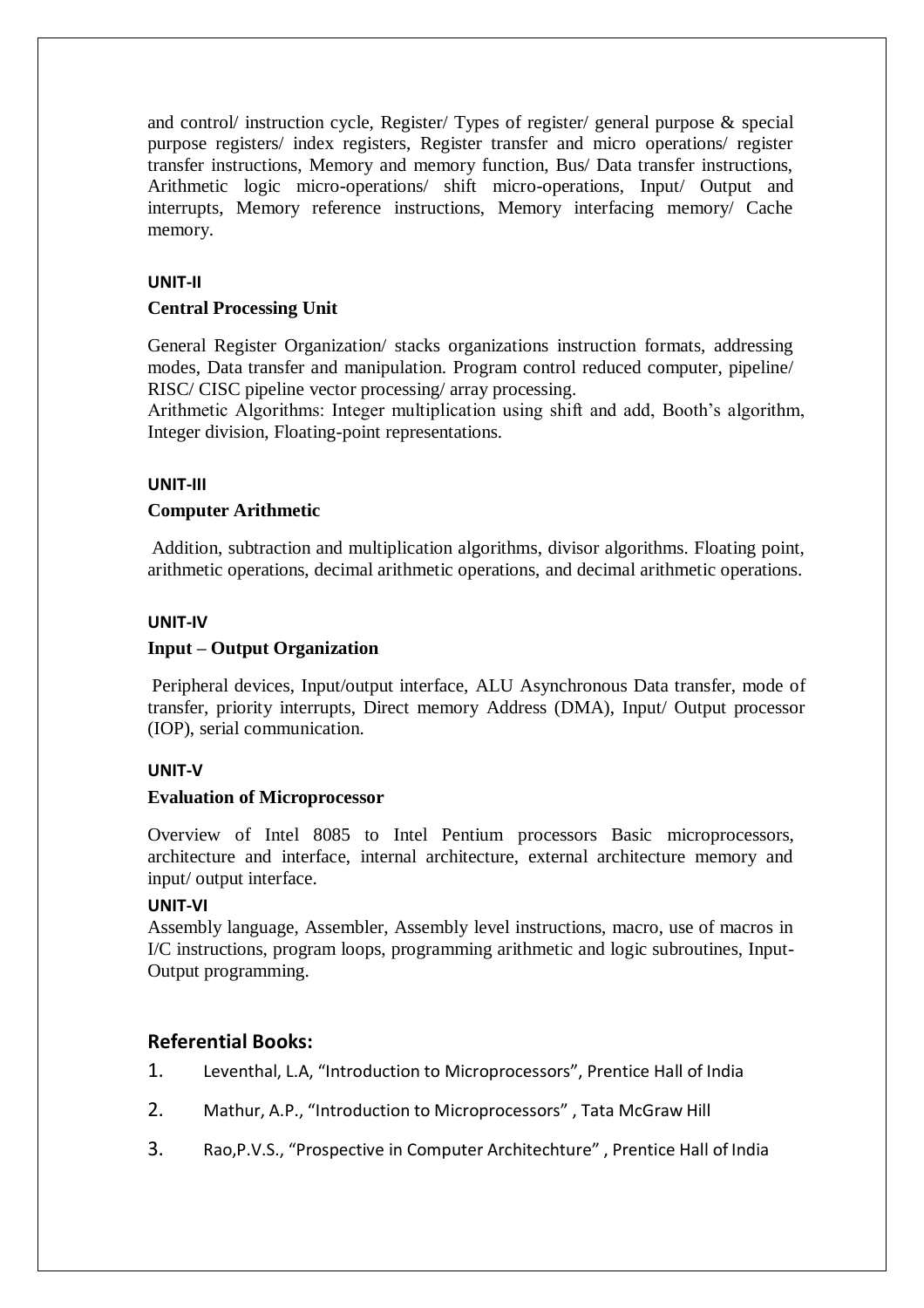| Course Code        | <b>BCA-304</b>            | <b>Year/Semester</b> | $\rm{III}$ |
|--------------------|---------------------------|----------------------|------------|
| <b>Course Name</b> | <b>BUSINESS ECONOMICS</b> |                      |            |
| <b>Credits</b>     |                           |                      |            |

 **UNIT-I**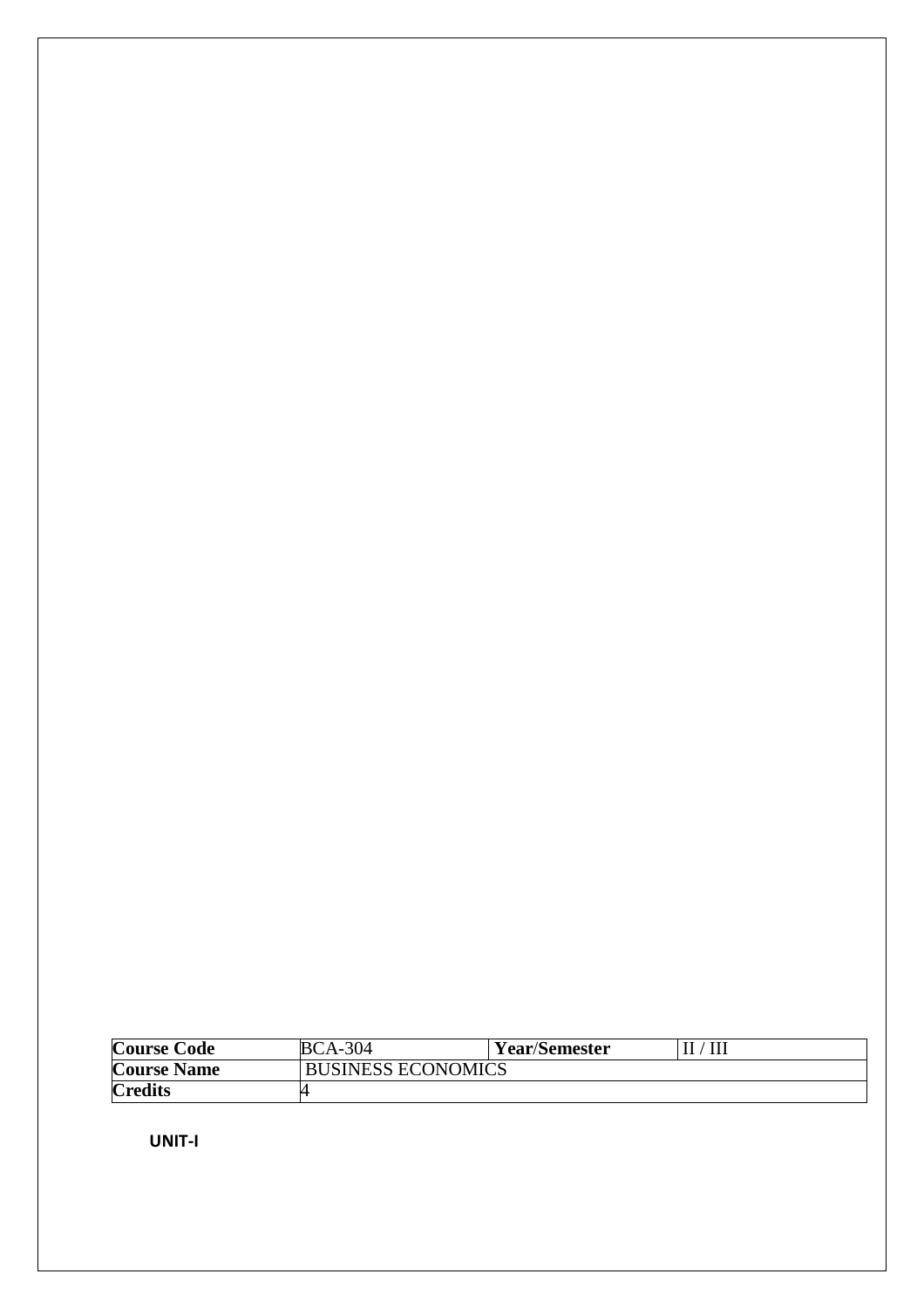**The Scope and Method of Economics, the Economic Problem:** Scarity & Choice, The Price Mechanism, Demand & Supply Equilibrium: The Concept of Elasticity and it's Applications.

**The Production Process:** output decisions – Revenues Costs and Profit Maximization

**Laws of returns & Returns to Scale:** Economics and Diseconomies of scale.

### **UNIT-II**

**Market Structure:** Equilibrium of a firm and Price, Output Determination under Perfect Competition Monopoly, Monoplastic Competition & Oligopoly

## **UNIT-III**

**Macro Economic Concerns:** Inflalation, Unemployment, Trade-Cycles, Circular Flow upto Four Sector Economy, Government in the Macro Economy: Fiscal Policy, Monetary Policy, Measuring national Income and Output

## **UNIT-IV**

**The World Economy –** WTO, Globalisation, MNC's, Outsourcing, Foreign Capital in India, Trips, Groups of Twenty (G-20), Issues of dumping, Export-Import Policy 2004- 2009

# **Referential Books:**

- 1. Ahuja H.L., "Business Economics",S.Chand & Co., New Delhi, 2001
- 2. Ferfuson P.R., Rothchild, R and Fergusen G.J."Business Economics" Macmillan, Hampshire, 1993
- 3. Karl E.Case & Ray C. fair , "Principles of Economics" , Pearson Education , Asia, 2000
- 4. Nellis, Joseph, Parker David, " The Essence of Business Economics",Prentice Hall, New Delhi, 1992.

| <b>Course Code</b> | <b>BCA-305</b>         | <b>Year/Semester</b> |  |
|--------------------|------------------------|----------------------|--|
| <b>Course Name</b> | <b>MATHEMATICS III</b> |                      |  |
| <b>Credits</b>     |                        |                      |  |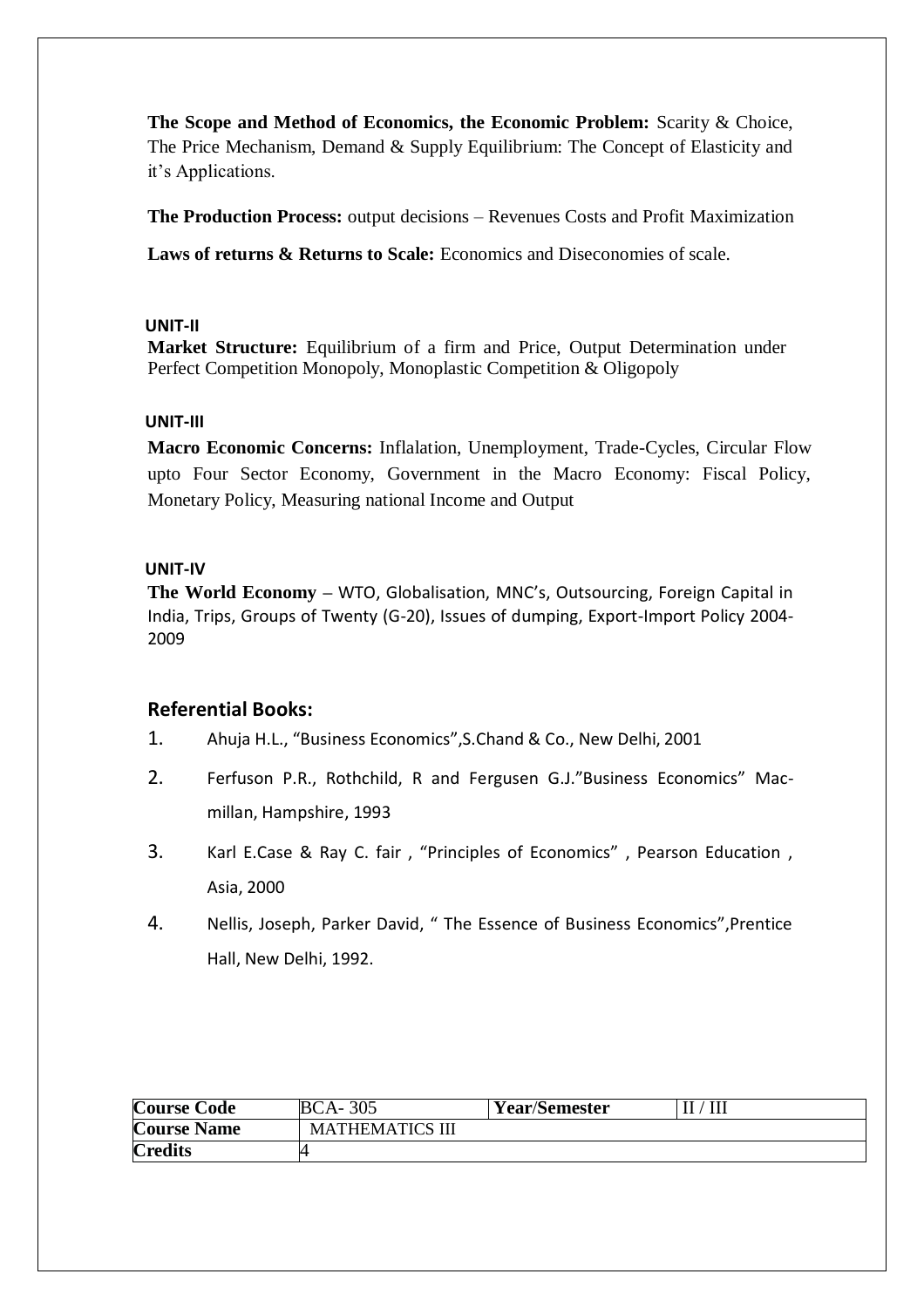### UNIT -1

**Complex Variables:** Complex Number System, Algebra of Complex Numbers, Polar Form, Powers and Roots, Functions of Complex Variables, Elementary Functions, Inverse Trigonometric Function.

# UNIT-II

**Sequence, Series And Convergence:** Sequence, Finite and Infinite Sequences, Monotonic Sequence, Bounded Sequence, Limit of a Sequence, Convergence of a Sequence, Series, Partial Sums, Convergent Series, Theorems on Convergence of Series (statement, alternating series, conditional convergent), Leibnitz Test, Limit Comparison Test, Ratio Test, Cauchy's Root Test, Convergence of Binomial and Logarithmic Series, Raabe's Test, Logarithmic Test, Cauchy's Integral Test (without proof)

# UNIT-III

**Vector Calculus:** Differentiation of Vectors, Scalar and Vector Fields, Gradient, Directional Derivatives, Divergence and Curl and their Physical Meaning.

## UNIT-IV

**Fourier Series:** Periodic Functions, Fourier series, Fourier Series of Even and Odd Functions, Half Range Series.

## UNIT-V

**Ordinary Differential Equations Of First Order:** Variable - Separable Method, Homogeneous Differential Equations, Exact Differential Equations, Linear Differential Equations, Bernoulli's Differential Equations, Differential Equations of First Order and First Degree by Integrating Factor.

### UNIT-VI

**Ordinary Differential Equations Of Second Order:** Homogenous Differential Equations with Constant Coefficients, Cases of Complex Roots and Repeated. Roots, Differential Operator, Solutions by Methods of Direct Formulae for Particular Integrals, Solution by Undetermined Coefficients, Cauchy Differential Equations, (only Real and Distinct Roots) Operator Method for Finding Particular Integrals, (Direct Formulae).

# **Referential Books:**

- 1. A.B. Mathur and V.P. Jaggi, "Advanced Engineering Mathematics", Khanna Publishers, 1999.
- 2. H.K. Dass, "Advanced Engineering Mathematics", S. Chand & Co., 9th Revised

Ed.

| <b>Course Code</b> | $BCA - 306$                       | <b>Year/Semester</b> | $\rm II/III$ |  |  |
|--------------------|-----------------------------------|----------------------|--------------|--|--|
| <b>Course Name</b> | Discrete Structure & Graph Theory |                      |              |  |  |
| <b>Credits</b>     |                                   |                      |              |  |  |